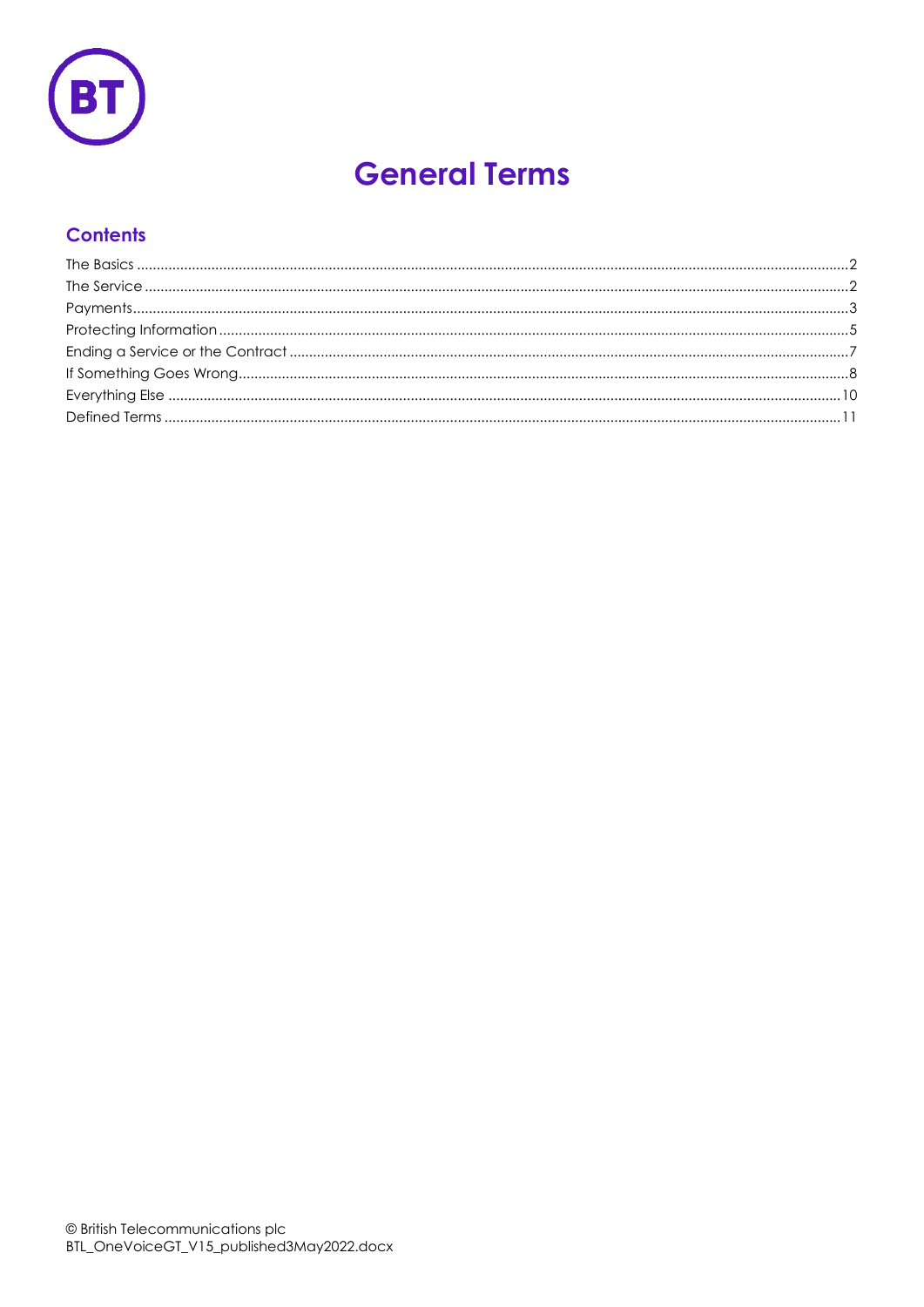

# <span id="page-1-0"></span>**The Basics**

These are the General Terms that apply to any Service you buy from BT. Specific Services have their own Orders and Schedules with more detailed terms.

## **1 What words mean**

- 1.1 Some of the words and phrases in this document mean specific things. They are capitalised all the way through and explained in the Defined Terms section at the end of this document.
- 1.2 The words below have the following meanings:
- 1.2.1 'You' and 'your' mean the Customer.
- 1.2.2 Phrases that refer to 'we', 'our', 'us', 'each of us', 'each of our', 'both of us', 'we each', 'we will each', 'we will both', 'whichever of us', 'one of us', 'neither of us', 'either of us', 'either of our', 'either one of us' and 'we both' mean one or both of BT and the Customer, whichever makes sense in the context of the sentence.
	- 1.3 The words 'include' or 'including' do not limit something to just the examples that follow.
	- 1.4 Any time either of us has a right or obligation that we may exercise or perform, then whether either of us chooses to exercise or perform that right or obligation will be in that party's sole discretion.
	- 1.5 Any reference to a specific law or regulation in the Contract includes that law or regulation as amended, replaced or extended.

#### <span id="page-1-4"></span>**2 Order of documents**

If there is a conflict between any of the documents, the order of priority, highest first, is:

- 2.1 any Annexes;
- 2.2 the Schedule:
- 2.3 these General Terms;
- 2.4 any Order; and
- 2.5 if applicable to a Service, the BT Price List.

#### **3 When the Contract starts and how long it lasts**

- 3.1 The Contract starts on the Effective Date and will carry on until:
- 3.1.1 one of us ends it (in a way that the Contract allows);
- 3.1.2 it expires; or
- 3.1.3 BT is no longer providing you with any Services, there are no outstanding Orders and all invoices are paid.
	- 3.2 Each Order will be an amendment to this Contract.
- 3.3 If a Service or Order terminates or expires for any reason other than when the Contract is terminated or expired in its entirety, the rest of the Orders in place will remain unaffected and both of us will continue to perform each of our obligations under them as agreed in the Contract.

#### **4 Some basic principles**

4.1 BT confirms that it is a legal corporation, authorised to agree the Contract and provide all the Services.

- 4.2 You confirm you are legally set up as a business, authorised to agree the Contract and carry out your responsibilities under it.
- 4.3 The BT Privacy Policy sets out how BT uses your Personal Data and includes more details about what BT can do with it, your rights and BT's obligations.
- 4.4 You will not re-sell the Services to a third party without BT's prior written approval or unless explicitly set out in a Schedule. If BT grants such approval, it will be conditional upon you imposing on the relevant third party in writing obligations no less onerous than those to which you are subject under this Contract (including the Compliance Obligations and the Acceptable Use Policy).
- 4.5 Regardless of what it may say elsewhere in the Contract, both of us are entitled to announce publicly and within our organisation that we have entered into this Contract without disclosing the details of this Contract. In the event either of us wants to publish or use any other advertising, sales promotions, press releases, announcements, or other publicity that relates to this Contract or that uses the trademark, service mark, trade name, logo or other indicia of origin of the other Party or its Affiliates in connection with this Contract or any Services provided under this Contract, the prior written approval of the other Party is required which shall not unreasonably be withheld.

# <span id="page-1-1"></span>**The Service**

#### **5 What BT has to do**

- 5.1 BT will:
- 5.1.1 provide you with a Customer Committed Date for each Service and will use reasonable endeavours to meet any Customer Committed Date;
- 5.1.2 provide each Service with the care and skill that would reasonably be expected in the circumstances;
- 5.1.3 comply with Applicable Law;
- 5.1.4 comply with, and may exercise its rights in, the Compliance Obligations;
- 5.1.5 provide information relating to your use of a Service to authorities, regulators and law enforcement agencies, if it is legally required to; and
- <span id="page-1-3"></span><span id="page-1-2"></span>5.1.6 if applicable to a Service, take reasonable steps to stop anyone getting unauthorised access to any part of the BT Network.
	- 5.2 BT may change any Service so long as the performance of the Service is not materially adversely affected. These sorts of changes might include:
- 5.2.1 introducing or removing features of a Service; or
- 5.2.2 replacing a Service with a materially equivalent Service.

#### **6 What you have to do**

#### You will: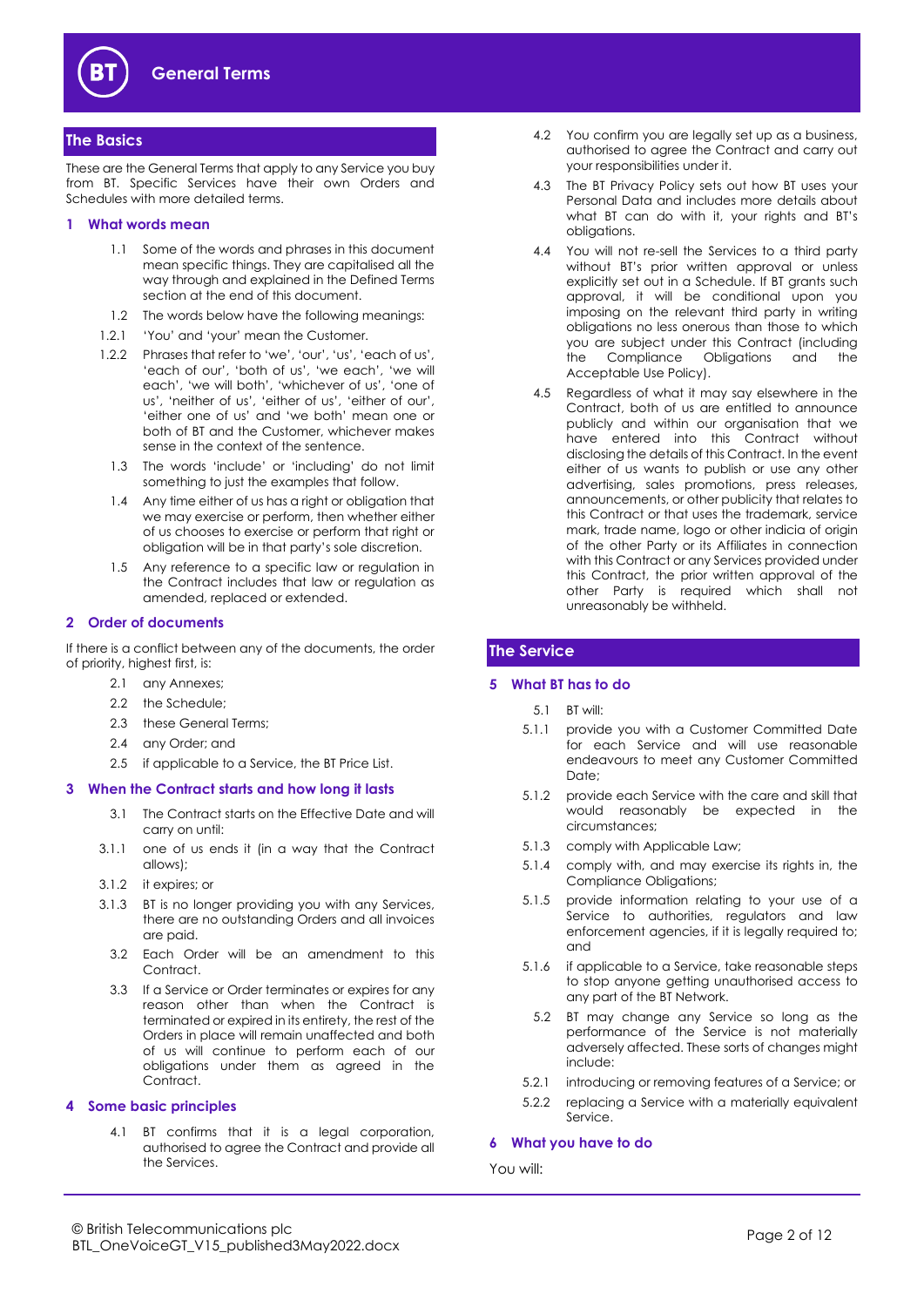

- 6.1 provide BT with the names and contact details of the Customer Contact, but BT may also accept instructions from a person who BT reasonably believes is acting with your authority;
- 6.2 provide BT with any information reasonably required, including information in relation to health and safety and the environment, without undue delay, and you will make sure the information is accurate and complete;
- 6.3 complete any preparation activities that BT may request to enable you to receive a Service promptly and in accordance with any reasonable timescales;
- 6.4 cooperate with BT and comply with any reasonable requests BT makes to help it provide the Services;
- 6.5 comply with Applicable Law and Compliance Obligations, and make sure that your Users do as well;
- 6.6 comply with the Acceptable Use Policy and Compliance Obligations;
- 6.7 for Sites not under BT's control, get all the consents, licences, permissions and authorisations we both need and keep them up to date so BT can provide the Services at the Sites, including for:
- 6.7.1 making alterations to buildings;
- 6.7.2 getting into property;
- 6.7.3 dealing with local authorities, landlords or owners;
- 6.7.4 installing BT Equipment or Purchased Equipment; and
- 6.7.5 using the Services over your network or at a Site.

# **7 If you do not comply with the Acceptable Use Policy or Compliance Obligations**

- 7.1 If you do not comply with the Acceptable Use Policy or Compliance Obligations, you will be liable for any Claims, losses, costs or liabilities that BT incurs as a result.
- 7.2 BT may, where there is a serious breach of the Acceptable Use Policy or Compliance Obligations, report you and provide your personal information, including Personal Data, to the relevant law enforcement agency.

# **8 When BT IS not to blame**

Subject to the occurrence of a Force Majeure Event, in which case Clause [23](#page-8-0) applies, BT will not be liable if it fails to do something it is supposed to under the Contract (including not carrying out any of its responsibilities, carrying them out late or not meeting any Service Levels) to the extent BT's failure is due  $t^{\circ}$ 

- 8.1 your failure to carry out any of your responsibilities under the Contract, or you carrying them out late, in which case you will pay BT for any reasonable costs BT incurs as a result of your failure;
- 8.2 anyone other than BT, BT's Affiliates, subcontractors or suppliers doing something, or not doing something they need to do unless that BT Affiliate, subcontractor or supplier has invoked their force majeure rights under their contract with BT; or

8.3 restriction or prevention by Applicable Law, a court order, an application for interlocutory relief or injunction.

# <span id="page-2-0"></span>**Payments**

# **9 Paying what you owe BT**

- 9.1 You will pay and be responsible for the Charges, whether a Service is used by you or someone else. This includes all Charges resulting from unauthorised or fraudulent use.
- 9.2 BT will invoice you, and you will pay BT, in pounds sterling.
- 9.3 BT will work out the Charges based on details that BT records or that are recorded for BT. If applicable to the Service, information on how BT measures how much data you use is set out in Section 15, Part 17 of the BT Price List.
- 9.4 If BT issues an invoice online, it will email you when it has done so.
- <span id="page-2-1"></span>9.5 Unless you are disputing an invoice (see Clause [11\)](#page-3-0), you will pay each invoice BT sends you within 28 days of the date on it. You will pay the full amount in cleared funds into BT's bank account, without any set-off, counterclaim, deduction or withholding, unless you legally have to take something off.
- 9.6 BT may reduce the number of days within which you will pay each invoice from 28 days to five days, where:
- 9.6.1 you issue a profit warning; or
- 9.6.2 any Credit Agency reduces your credit rating, and

BT reasonably considers that this will affect your ability to pay invoices.

- 9.7 If you make a payment covering more than one invoice:
- 9.7.1 you will tell BT which amounts to apply to which invoices; and
- 9.7.2 if you do not tell BT, BT may apply the payment to any unpaid invoices at its discretion.
	- 9.8 Charges do not include any Transaction Taxes. If BT sends you a valid tax invoice, you will pay all of the Transaction Taxes due, including those BT has paid or will pay that BT is allowed, by Applicable Law, to pass on to you, and that service providers normally pass on to their customers. BT will not charge any Transaction Taxes on Services where you have already given BT a valid tax exemption certificate.
	- 9.9 You will make any deductions for Withholding Tax from your payments to BT that are required by Applicable Law and pay such sums to the relevant taxing authority within the period for payment permitted by Applicable Law.
	- 9.10 If you deduct Withholding Tax from your payments to BT, you will:
- 9.10.1 gross up your payments to BT so that the net amount BT receives is equal to the amount BT would have received had there been no deduction or withholding; or
- 9.10.2 indemnify BT for the amounts you have deducted from your payments to BT.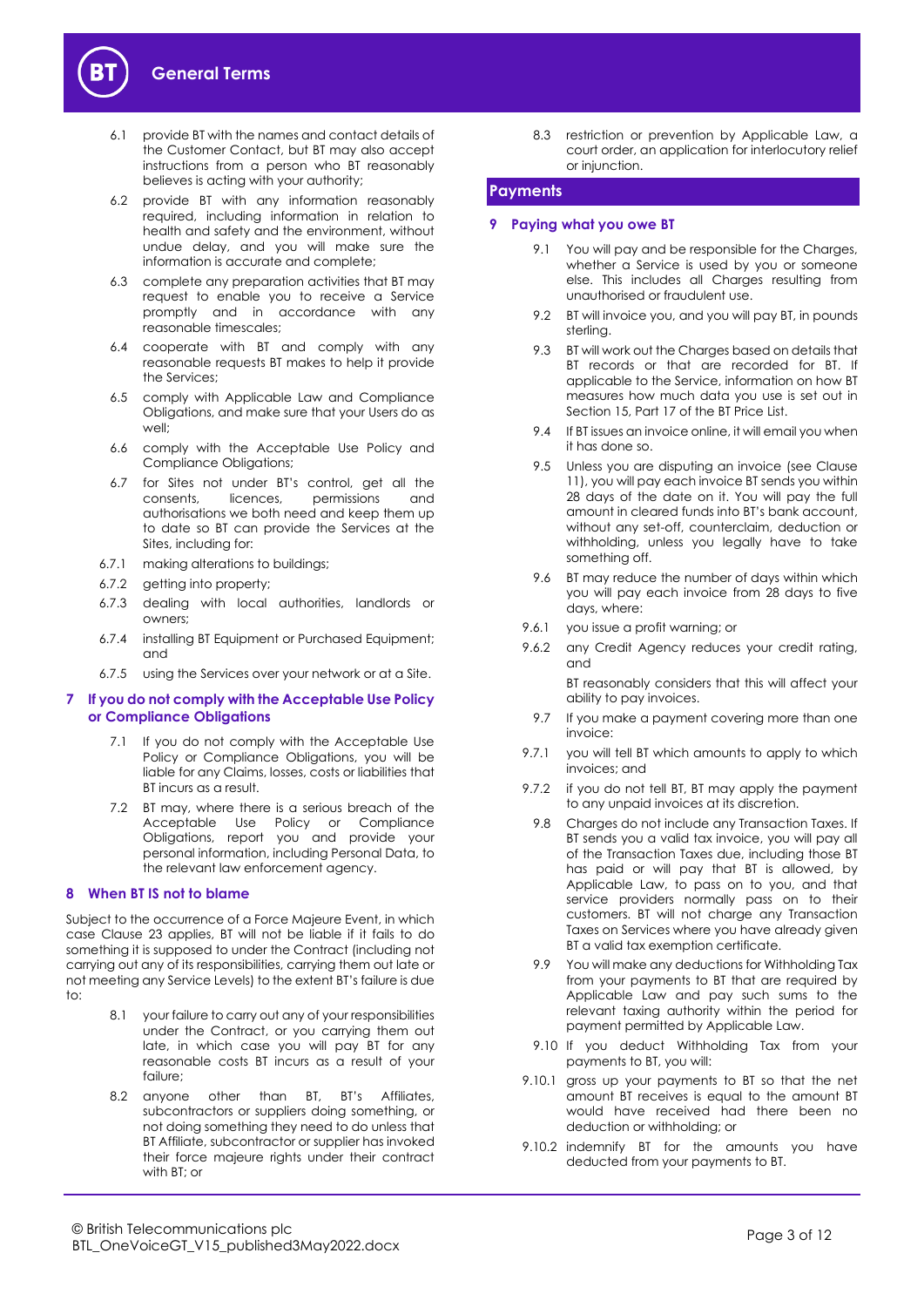- 9.11 If BT receives a Claim from a taxing authority alleging that it has not received Withholding Tax due on or in connection with payments from you to BT, you will indemnify BT for the amount of the Withholding Tax due together with any interest, fines and penalties relating to the late payment or non-payment of the Withholding Tax and any costs of defending the Claim against the taxing authority.
- 9.12 If you ask for any change to be made to the agreed billing arrangements for a Service, and that change results in additional Transaction Tax or Withholding Tax to BT or any BT Affiliates that they are unable to fully recover, then, regardless of what it may say elsewhere in this Contract, BT may modify the Charges to reflect the impact of the change and you will pay BT any additional amounts due.
- 9.13 BT may automatically and without notification include an annual increase to the Charges (rounded to the nearest whole pence) equal to the annual percentage increase in the Consumer Price Index (CPI) rate figure published by the Office for National Statistics in January of that year (ignoring any negative figures).
- 9.14 It is agreed that the change to the Charges as a result of the Annual Price Increase will not cause you material detriment, nor provide you with the right to terminate the Contract, without paying Termination Charges (if they would normally be applicable).
- <span id="page-3-1"></span>9.15 If you do not perform the obligations set out in the Contract BT will charge you for any additional costs BT incurs (including supplier costs) that are the result of the failure.
- <span id="page-3-2"></span>9.16 If you cause a delay during the commissioning of the Service BT will commence charging you the Charges for the Service as if BT fully installed the Service from the agreed planned delivery date. Alternatively, both of us may agree:
- 9.16.1 a new delivery date for the Services together with compensation for any additional costs BT incurs (including supplier costs) resulting from the change in delivery date; or
- 9.16.2 to cancel the Order subject to you paying any costs BT incurs as result of such cancellation.
- 9.17 BT will seek to notify you in advance of its intention to invoke Clauses [9.15](#page-3-1) an[d 9.16](#page-3-2) above.
- 9.18 BT may adjust the Charges to reflect changes in charges BT incurs which are beyond BT's control, for example where there is a change in Applicable Law. Price adjustments will be effective 30 days from the billing period following Notice to you.
- 9.19 Where there is not a rate card provided as part of your Order and you would like to order new or additional Services (including equipment and software) under this Contract, BT will provide you with a price proposal (or quote) which will be subject to limited validity period as set out in such BT price proposal. Where the Services are ordered by you after this date and the costs BT incurs from suppliers would have changed, BT reserves the right to amend the pricing to reflect the new supplier costs.
- 9.20 If a rate card is provided in your Order for access, equipment and software (including licences and maintenance) based on prices from suppliers and the supplier changes the prices this shall be subject to limited validity period as set out in the rate card. Once the validity period of the rate card has expired; BT may adjust the rate card Charges to reflect changes in charges BT incurs from the Supplier. This will not affect the Charge for any access, equipment or software that has already been ordered prior to BT notifying you of the change.
- 9.21 At the end of the Service BT has the right to invoice you a one-off de-installation Charge for the recovery and disposal of any BT equipment and disconnecting the Service. The deinstallation Charge will be either:
- 9.21.1 agreed on the Order; or
- 9.21.2 if none was agreed on the Order equal to the rates for installation.

# **10 What happens if you do not pay BT**

- 10.1 If you do not pay an invoice by the date it is due and you are not disputing the invoice, in accordance with Clause [11,](#page-3-0) BT may:
- <span id="page-3-5"></span><span id="page-3-3"></span>10.1.1 charge you either:
	- (a) a late payment charge, which will be described in the relevant Schedule, Annex, Order or BT Price List; or
	- (b) interest on the unpaid amount at the annual rate of 4 per cent above the Bank of England's base lending rate at the date of calculation, or at the maximum rate allowed by Applicable Law, whichever is less. The interest will build up and be compounded each day, from the date the invoice was due to the date you pay BT; and
- 10.1.2 restrict or suspend any Service as set out in Clause [15.1.](#page-6-1)
	- 10.2 You will pay BT any reasonable costs that BT incurs when recovering any amount you owe BT, including debt collection agency and legal costs.

# <span id="page-3-0"></span>**11 Disputing an invoice**

- 11.1 If you do not agree with something in an invoice BT sends you before you have made payment, you will give BT Notice within 28 days after the date of the invoice.
- 11.2 If you do not agree with something in an invoice BT sends you after you have made payment, you will give BT Notice of that dispute within six months after the date of the invoice.
- 11.3 You will always pay the undisputed amount of an invoice, and any disputed amount that is less than 5 per cent of the total invoice, in accordance with Clause [9.5.](#page-2-1)
- <span id="page-3-4"></span>11.4 We will both settle an invoice dispute in accordance with Claus[e 24](#page-8-1) and you will pay the amount we both finally agree on within seven days of both of us agreeing it.
- 11.5 BT may still charge you a late payment charge or interest in accordance with Claus[e 10.1.1](#page-3-3) for any amount we both agree under Claus[e 11.4.](#page-3-4)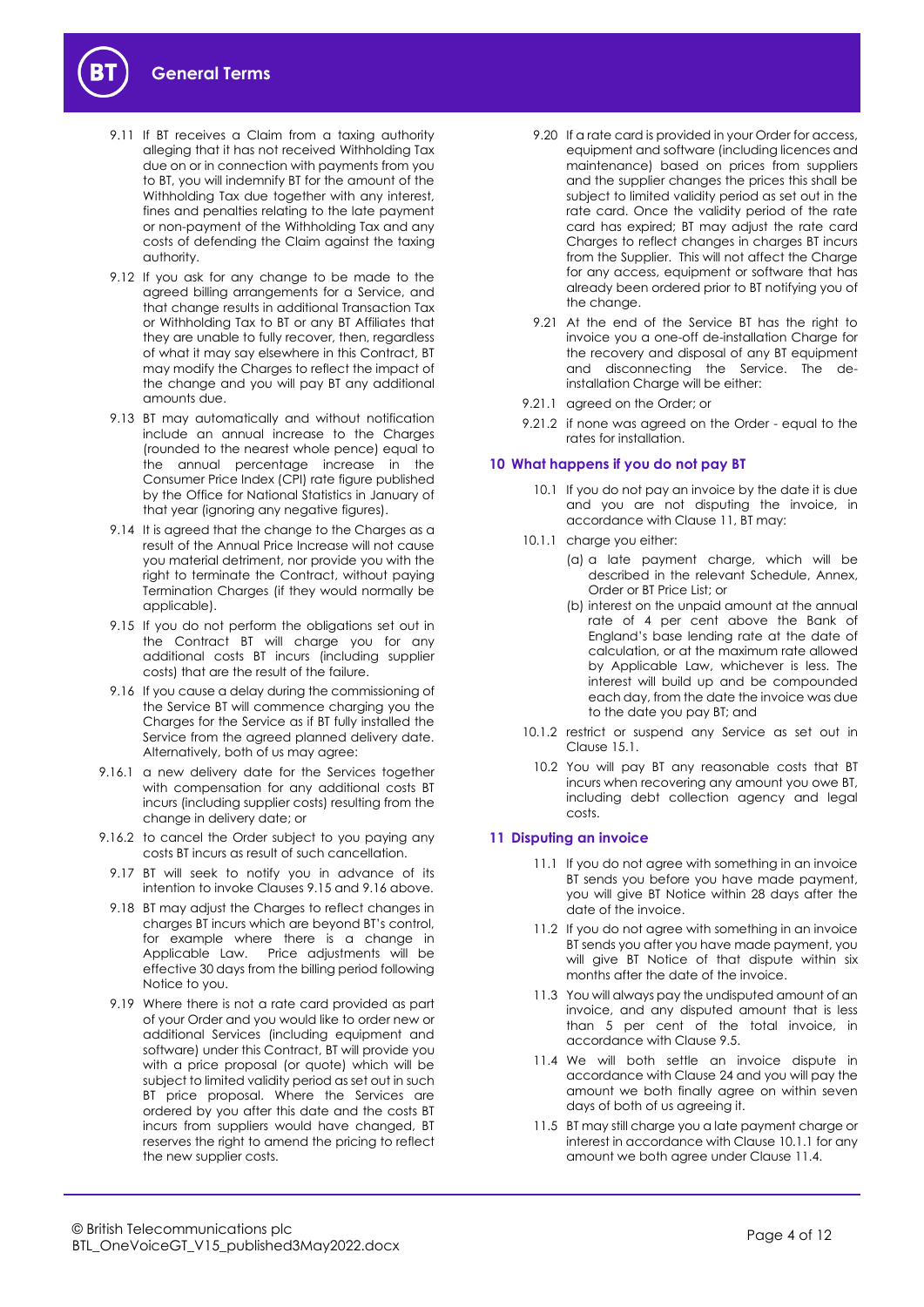

# <span id="page-4-0"></span>**Protecting Information**

#### **12 Intellectual Property Rights**

- 12.1 Intellectual Property Rights will carry on being their original owner's property whether the rights existed before the Contract or came after it.
- <span id="page-4-1"></span>12.2 If BT provides you with Software so you can use a Service, BT gives you a non-transferable and nonexclusive licence to use the Software only for the purposes and in the manner set out in the Schedule. As well as any terms of the Contract, you will also comply with any third party terms that BT makes known to you that apply to the use of the Software or Service.
- 12.3 You will not, and will ensure that your Users do not, copy, decompile, modify or reverse engineer any Software, or let anyone else do that, unless it is allowed by law or BT has given you permission in writing.
- 12.4 The licence BT gives you in Clause [12.2](#page-4-1) will last as long as BT provides you with the relevant Service.
- <span id="page-4-2"></span>12.5 If your use of any Service infringes, or allegedly infringes, someone else's Intellectual Property Rights, BT will indemnify you for any Claims, losses, costs or liabilities brought against you as long as you comply with the terms set out in Claus[e 22.7.](#page-8-2)
- 12.6 The indemnity in Claus[e 12.5](#page-4-2) will not apply to any part of a Claim that results from or is connected with:
- 12.6.1 your use of any of the Services with equipment, software or another service BT has not supplied;
- 12.6.2 you modifying the Services without BT's permission;
- 12.6.3 any content, designs or specifications that have not been supplied by BT or on BT's behalf; or
- 12.6.4 you using any of the Services in a way BT has not agreed.
- 12.7 You will indemnify BT for any Claims, losses, costs or liabilities brought against BT that results from or is connected with:
- 12.7.1 your use of a Service with equipment, software or another service BT has not supplied;
- 12.7.2 you modifying a Service, without BT's permission;
- 12.7.3 any content, designs or specifications that have not been supplied by BT or on BT's behalf; or
- 12.7.4 you using any of the Services in a way not permitted by this Contract.
- 12.8 You will stop any activity that led to the Claim against BT as soon as BT gives you Notice or you become aware, or should reasonably have become aware, that your activity was causing a Claim against BT.
- <span id="page-4-3"></span>12.9 If using a Service leads to a Claim against you as described in Clause [12.5,](#page-4-2) or BT believes it is likely to lead to one, BT may, at BT's expense:
- 12.9.1 get you the right to carry on using the Service; or
- 12.9.2 modify or replace the relevant parts of the Service so that using the Service no longer infringes someone else's Intellectual Property Rights, as long as the performance of the relevant parts of the Service is not materially affected.

12.10 The indemnity under Claus[e 12.5](#page-4-2) and the actions in Claus[e 12.9](#page-4-3) are the only remedies you will have for Claims that your use of the Service infringes someone else's Intellectual Property Rights.

# <span id="page-4-5"></span>**13 Keeping things confidential**

- 13.1 We will both keep all Confidential Information confidential and neither of us will disclose it, unless one of us needs to do that:
- <span id="page-4-4"></span>13.1.1 to meet our responsibilities or to receive any benefit under the Contract, and then only to our employees, agents, Affiliates, officers, directors, advisers and, for BT only, BT's subcontractors and suppliers, who need to know; or
- 13.1.2 because Applicable Law, a government or regulatory authority, or court of competent jurisdiction says we have to and the party disclosing it will give the other as much notice as reasonably possible before any disclosure.
	- 13.2 The party disclosing the Confidential Information in accordance with Claus[e 13.1.1](#page-4-4) will ensure that the people receiving it comply with this Clause [13.](#page-4-5)
	- 13.3 Each of us will return or destroy any of the other's Confidential Information within a reasonable time of the other requesting this by giving Notice.
	- 13.4 This Clause [13](#page-4-5) will stay in place for a period of three years following the end of this Contract.

#### **14 Data Protection**

- 14.1 In this Contract, the following terms each have the meaning given to it in the GDPR: "Binding Corporate Rules", "Controller", "Data Subject", "Personal Data", "Personal Data Breach", "Processing", "Processor" and "Supervisory Authority".
- 14.2 Whether or not any other provision in the Contract may say something different, for BT to provide a Service, Personal Data may be:
- 14.2.1 used, managed, accessed, transferred or held on a variety of systems, networks and facilities (including databases) worldwide; or
- 14.2.2 transferred by BT worldwide to the extent necessary to allow BT to fulfil its obligations under this Contract and you appoint BT to perform each transfer in order to provide the Services provided that BT will rely on appropriate transfer mechanisms permitted by Data Protection Legislation, including:
	- (a) BT Group's Binding Corporate Rules (for transfers among BT's Affiliates); and
	- (b) agreements incorporating the relevant standard data protection clauses adopted by the European Commission.
- 14.3 BT will be either Controller, Processor or both under the Contract depending on the type of Personal Data Processed and the purpose of the Processing.
- 14.4 If BT acts as a Controller:
- 14.4.1 BT may collect, Process, use or share Personal Data with BT Affiliates and Sub-Processors, within or outside the country of origin in order to do any or all of the following:
	- (a) administer, track and fulfil Orders for the Services;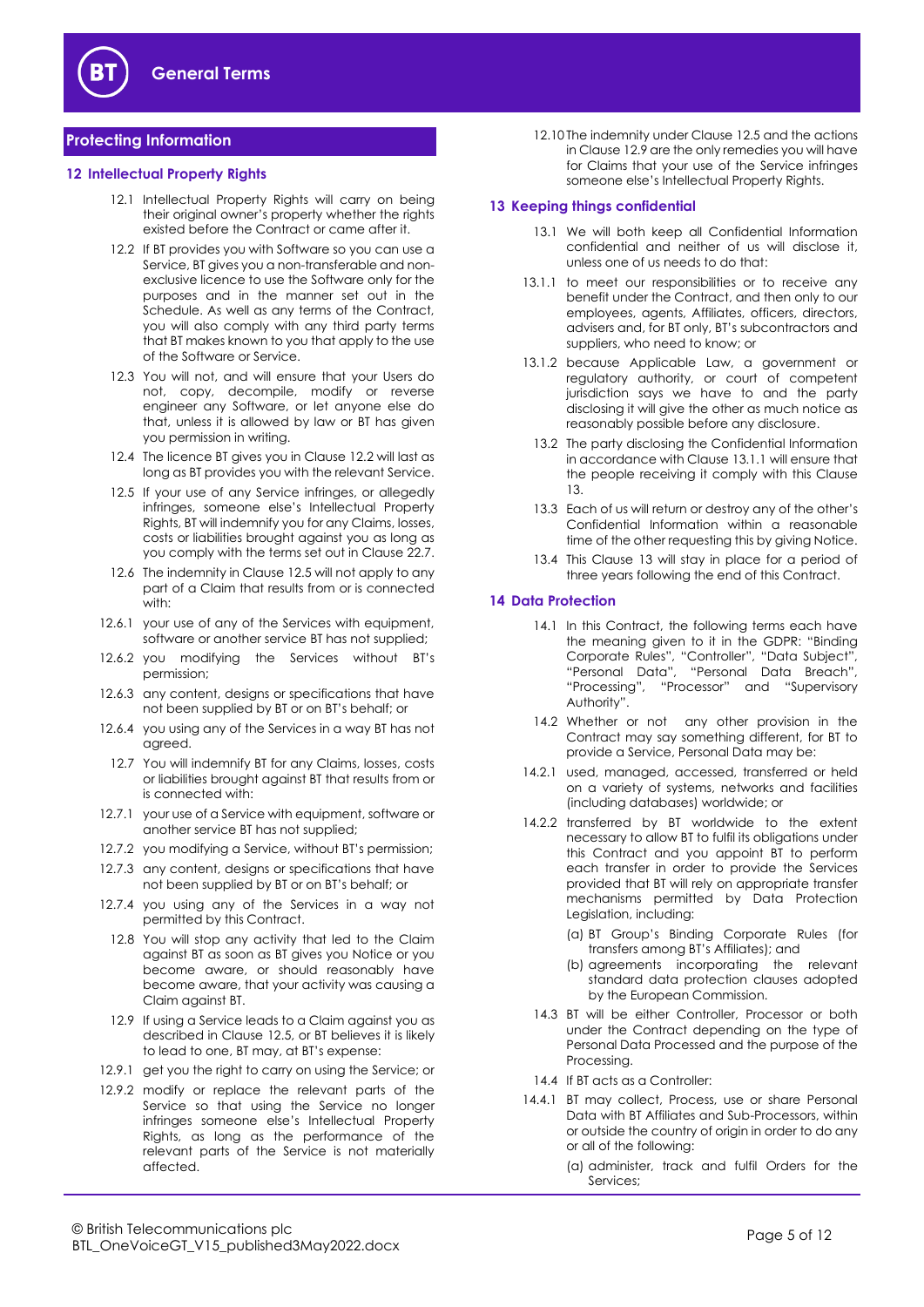

- (b) implement the Services;
- (c) manage and protect the security and resilience of any BT Equipment, the BT Network and the Services;
- (d) manage, track and resolve Incidents (as defined in the Schedule) with the Service as set out in the Schedule(s);
- (e) administer access to online portals relating to the Services;
- (f) compile, dispatch and manage the payment of invoices;
- (g) manage the Contract and resolve any disputes relating to it;
- (h) respond to general queries relating to the Services or Contract; or
- (i) comply with Applicable Law;
- 14.4.2 BT will Process the Personal Data in accordance with applicable Data Protection Legislation and as set out in the BT Privacy Policy and, where applicable, BT Group's Binding Corporate Rules; and
- 14.4.3 BT may, from time to time, contact the Customer Contact, or other network, IT or procurement manager involved in the procurement or management of the Services, to provide additional information concerning the Services or other similar services.
- 14.5 If BT acts as a Processor:
- <span id="page-5-0"></span>14.5.1 the subject-matter, duration, nature and purpose of the Processing, the type of Customer Personal Data and categories of Data Subjects will be set out in the applicable Annex that can be found online a[t www.bt.com/terms;](http://www.bt.com/terms)
- 14.5.2 in order to perform its obligations under the Contract, BT will:
	- (a) Process the Customer Personal Data on your behalf in accordance with your documented instructions as set out in Clause [14.5.11,](#page-6-2) except where:
		- (i) Applicable Law requires BT to Process the Customer Personal Data otherwise, in which case, BT will notify you of that requirement before Processing, unless to do so would be contrary to that Applicable Law on important grounds of public interest;
		- (ii) in BT's reasonable opinion an additional instruction or a change to the instructions provided by you in accordance with Clause [14.5.11](#page-6-2) infringes the Data Protection Legislation and BT will inform you of its opinion without undue delay and will not be required to comply with that instruction;
	- (b) to protect the Customer Personal Data against a Personal Data Breach, implement technical and organisational security measures, including those that may be set out in the Schedule, that are appropriate to the risk represented by BT's Processing and the nature of the Customer Personal Data being Processed;
	- (c) provide Notice to you without undue delay after becoming aware of a Personal Data Breach affecting the Customer Personal Data;
- (d) only use the Sub-Processors approved by you by entering into the Contract or in accordance with Claus[e 14.5.9;](#page-6-3) and
- (e) assist you in your compliance with the Data Protection Legislation, taking into account the nature of the Processing of the Customer Personal Data and the information available to BT, relating to:
	- (i) its obligation to respond to lawful requests from a Data Subject, to the extent practicable;
	- (ii) the security of the Processing of the Customer Personal Data;
	- (iii) notification of a Personal Data Breach affecting the Customer Personal Data to the Supervisory Authority or the Data Subjects; and
	- (iv) a data protection impact assessment as may be required by Article 35 of the GDPR and prior consultation with the Supervisory Authority,

and you will reimburse BT's reasonable costs for this assistance except for the assistance set out in Clause 14.5.2(e)(iii) where a Personal Data Breach affecting the Customer Personal Data occurred as a direct result of a breach of BT's obligations set out in Clause 14.5.2(b);

- 14.5.3 unless Applicable Law requires BT to store a copy of the Customer Personal Data, upon expiry or termination of the Contract and at your option, BT will delete or return the Customer Personal Data within a reasonable time period and you will reimburse BT's reasonable costs for this deletion or return of the Customer Personal Data;
- 14.5.4 BT will make available to you the information demonstrating BT's compliance with its obligations set out in Claus[e 14.5,](#page-5-0) and, subject to 30 days' Notice from you, allow for and reasonably cooperate with you (or a third party auditor appointed by you) to audit this compliance at reasonable intervals (but not more than once per year), so long as:
	- (a) the audit will:
		- (i) not disrupt BT's business;
		- (ii) be conducted during Business Days;
		- (iii) not interfere with the interests of BT's other customers;
		- (iv) not cause BT to breach its confidentiality obligations with its other customers, suppliers or any other organisation; and
		- (v) not exceed a period of two successive Business Days;
	- (b) you (or your third party auditor) will comply with BT's relevant security policies and appropriate confidentiality obligations; and
	- (c) you will reimburse BT's reasonable costs associated with the audit and, where BT conducts an audit of its Sub-Processors to demonstrate BT's compliance with its obligations set out in Claus[e 14.5](#page-5-0) , those of its Sub-Processors.
- 14.5.5 BT may demonstrate its compliance with its obligations set out in Clause [14.5](#page-5-0) by adhering to an approved code of conduct, by obtaining an approved certification or by providing you with an audit report issued by an independent third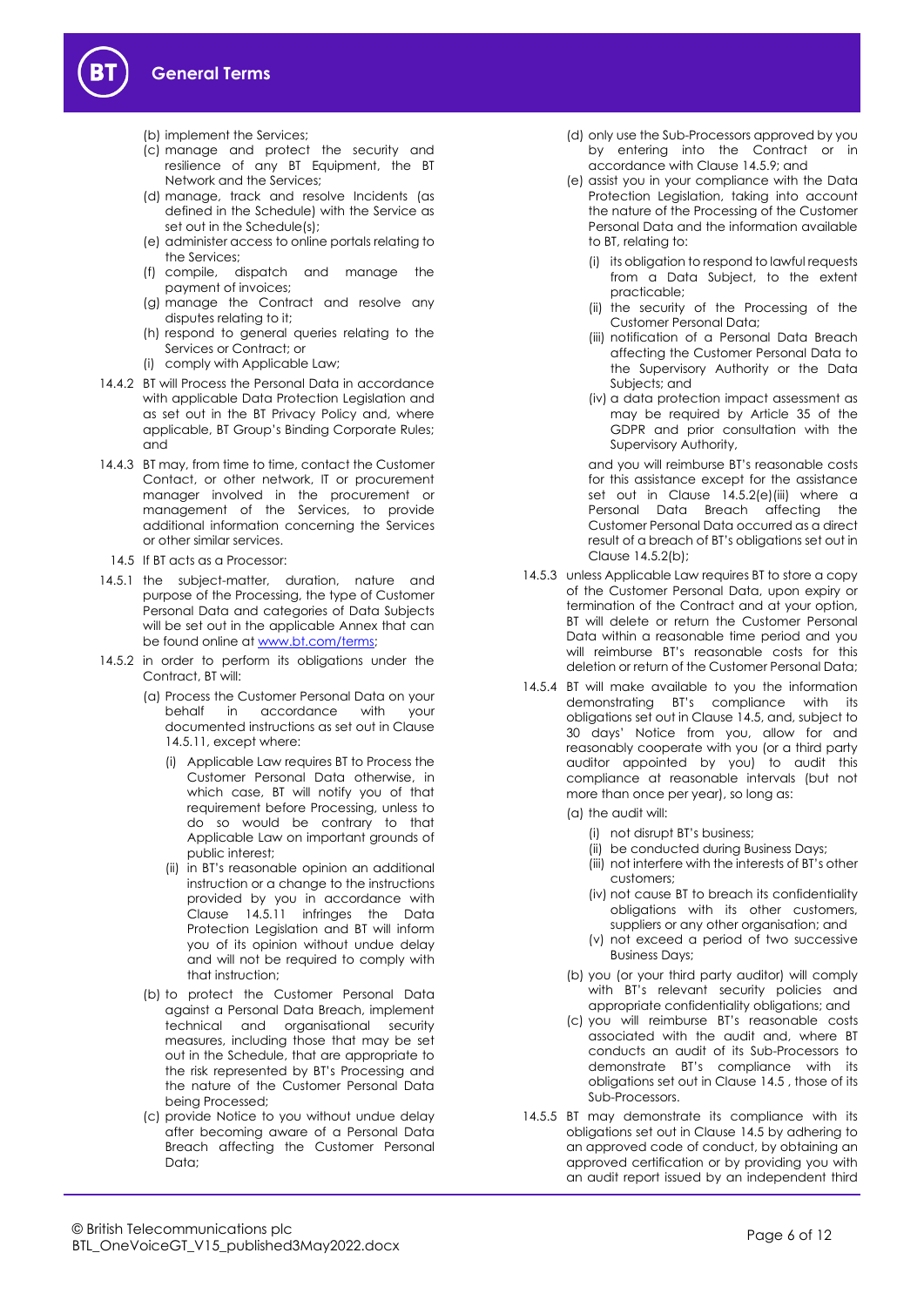party auditor (provided that you will comply with appropriate confidentiality obligations and not use this audit report for any other purpose);

- 14.5.6 BT will not disclose Customer Personal Data to a third party unless required for the performance of the Services, permitted under the Contract or otherwise required by Applicable Law;
- 14.5.7 BT will ensure that persons authorised by BT to Process the Customer Personal Data will be bound by a duty of confidentiality;
- 14.5.8 BT may use Sub-Processors in accordance with Clause [26.2](#page-9-1) and will ensure that data protection obligations in respect of Processing Customer Personal Data equivalent to those set out in Clause [14.5](#page-5-0) will be imposed on any Sub-Processors;
- <span id="page-6-3"></span>14.5.9 BT will inform you of proposed changes to BT's Sub-Processors from time to time by either:
	- (a) providing you with online notice of the intended changes at [www.bt.com/terms](http://www.bt.com/terms) and you will have 30 days starting from the first Business Day of the calendar month following the date of the online notice to object to the change; or,
	- (b) giving you Notice in accordance with Clause [25](#page-9-2) and you will have 30 days starting from the date of the Notice to object to the change, and

if you do not object in accordance with Clauses 14.5.9(a) or 14.5.9(b), you will be deemed to have authorised the use of the new Sub-Processors;

- 14.5.10 you may object to the use of a new Sub-Processor by giving Notice in accordance with Clause [25](#page-9-2) documenting material concerns that the Sub-Processor will not be able to comply with the Data Protection Legislation, and if such Notice is received within the time required by Clause 14.5.9, we will both address your objection in accordance with the process set out in Clause 24 and BT may use the relevant Sub-Processor to provide the Services until the objection is resolved in accordance with Clause [24;](#page-8-1)
- <span id="page-6-2"></span>14.5.11 the Contract contains your complete instructions to BT for the Processing of Customer Personal Data and any additional instructions or changes to the instructions will be incorporated into this Contract in accordance with Clause [31](#page-9-3) to take account of any resulting change in the Charges or the Services;
- 14.5.12 you will comply with applicable Data Protection Legislation and will fulfil all the requirements necessary for the provision of the Services by BT, including providing any notifications and obtaining any regulatory approvals or consents required when sharing Personal Data with BT; and
- 14.5.13 you will only disclose to BT the Personal Data that BT requires to perform the Services.
- 14.6 If permitted by Applicable Law:
- 14.6.1 a party in breach of the Data Protection Legislation or this Clause 14 will be liable to the other for any losses, costs and liabilities (including those arising from Claims) incurred or suffered by the other party where those losses, costs and liabilities are caused by, or in connection with,

that breach including where the parties are jointly and severally liable; and

- 14.6.2 where the parties are jointly and severally liable for a Claim caused by Processing neither party will make any payment or any offer of payment to any Data Subject (including third parties acting on behalf of any Data Subject) in response to any Claim caused by or relating to the Processing of Personal Data, without the prior written agreement of the other party.
	- 14.7 Where each party acts as a Controller in relation to the Processing of Personal Data under the Contract, the parties will not act as joint Controllers for the purposes of Article 26 of the GDPR in relation to such Processing.
	- 14.8 If, in accordance with Clause [32,](#page-10-1) BT proposes amendments to the Contract to reflect changes to BT's security measures, policies and processes to enable BT to comply with the Data Protection Legislation, you will act reasonably and in good faith to negotiate those amendments in a timely manner with BT.

# <span id="page-6-0"></span>**Ending a Service or the Contract**

# <span id="page-6-1"></span>**15 When BT may restrict or suspend a Service**

- 15.1 BT may restrict or suspend any Service:
- 15.1.1 if BT needs to do Maintenance;
- 15.1.2 to implement a change under Clause [5.2;](#page-1-2)
- <span id="page-6-4"></span>15.1.3 if you do not pay BT on time and in the way described in Clause [9.5;](#page-2-1) and
- <span id="page-6-5"></span>15.1.4 if BT reasonably believes:
	- (a) you have not complied with the Acceptable Use Policy or Compliance Obligations; or
	- (b) it needs to in order to protect the integrity or security of the BT Network.
	- 15.2 If BT restricts or suspends a Service because of the reasons in Clause[s 15.1.3](#page-6-4) or 15.1.4
- 15.2.1 you will still have to pay the Charges that are payable for the Service until the Service ends; and
- 15.2.2 BT may apply a Charge to start the Service again.
	- 15.3 If BT decides to restrict or suspend a Service for any of the above reasons, it will let you know beforehand as soon as it reasonably can.

#### <span id="page-6-7"></span><span id="page-6-6"></span>**16 Cancelling an Order before the Service Start Date**

- 16.1 You may cancel an Order by giving BT Notice, as long as the Notice reaches BT before the Service Start Date.
- 16.2 If you cancel an Order in accordance with Clause [16.1,](#page-6-6) then:
- 16.2.1 if the cancellation has any impact on volume commitments or otherwise affects the agreed Charges, BT may amend the Charges to reflect this; and
- 16.2.2 you will pay BT the Cancellation Charges that are described in the Schedule. If there are no Cancellation Charges in the Schedule, but BT has incurred any costs in order to get ready to provide your Service, including cancellation charges from one of BT's subcontractors or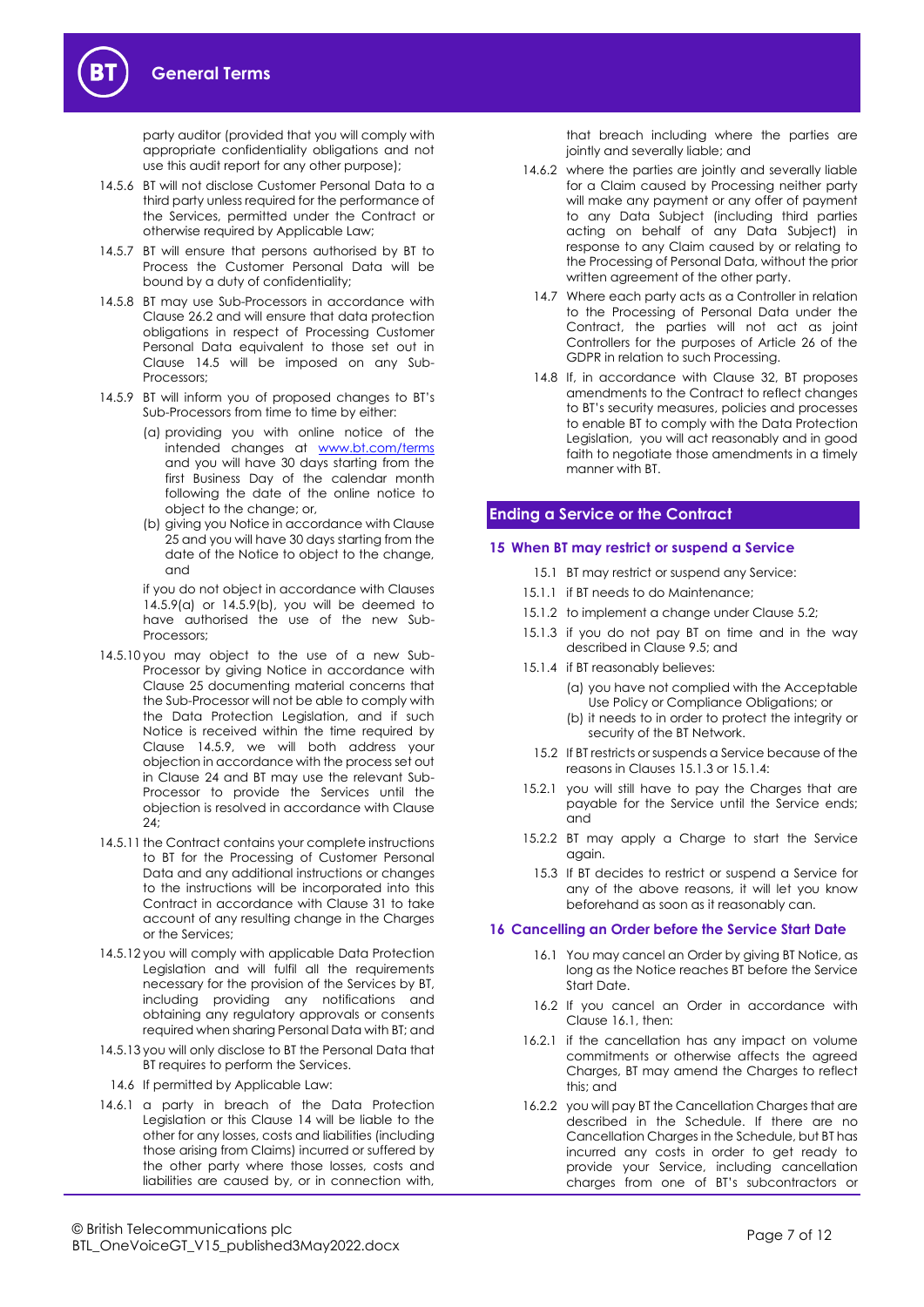suppliers or other costs payable to a third party, you will pay BT those costs that are reasonable in accordance with Clause [9.5.](#page-2-1)

#### <span id="page-7-6"></span><span id="page-7-3"></span>**17 If either of us want to terminate the Contract or a Service**

- 17.1 Either of us at any time on or after the relevant Service Start Date may terminate the Contract in whole or in part or a Service by giving Notice in accordance with Clause [17.2](#page-7-1) and we will each have to pay the other the amounts set out in Clause [21.](#page-7-2)
- <span id="page-7-1"></span>17.2 The required Notice period for terminating under Clause [17.1](#page-7-3) is:
- 17.2.1 as set out in Part A of the Schedule for that Service; or
- 17.2.2 if it is not set out in the Schedule, 90 days.
	- 17.3 As long as you pay the amounts set out in Clause [21](#page-7-2) you may, if BT agrees, give BT Notice as set out in Clause [17.1](#page-7-3) with either:
- 17.3.1 a shorter Notice period than as set out Clause  $17.2 \cdot$  or
- 17.3.2 with no advance Notice period.

#### <span id="page-7-9"></span>**18 Terminating the Contract when something has gone wrong**

Either of us may terminate the Contract in whole or in part or an affected Service straightaway by giving the other party Notice to terminate if:

- 18.1 the other party materially breaches the Contract and, where it is possible, they do not put the situation right within 30 days after Notice of their breach;
- 18.2 the other materially breaches the Contract and the situation cannot be put right; or
- 18.3 an Insolvency Event applies to the other,

<span id="page-7-5"></span>and we will each have to pay the other the amounts referred to in Claus[e 21.](#page-7-2)

#### <span id="page-7-4"></span>**19 Terminating the Contract if there is an event beyond either of our control**

- 19.1 If a Force Majeure Event means a Service is completely and continuously unavailable for more than 30 consecutive calendar days, either of us may terminate a Service straightaway by giving the other Notice, as long as the Force Majeure Event is still having an effect when the Notice is received, and we will each have to pay the other the amounts referred to in Claus[e 21.](#page-7-2)
- 19.2 If the Force Majeure Event has ceased before any Notice to terminate is received by one of us, the right set out in Clause [19.1](#page-7-4) will end and the Notice will have no effect.

#### **20 What happens when the Contract is terminated**

If the Contract, a Service or any Order is cancelled, terminated or expires, for any reason, it will not affect any rights that either of us have up to that point.

#### <span id="page-7-2"></span>**21 What we both need to pay when the Contract is terminated**

- 21.1 If:
- 21.1.1 the Contract, any Service or any Order is cancelled, terminated or expires for any reason,

including termination under Claus[e 19.1,](#page-7-4) each of us will immediately pay the other any money and interest that is due on the date of termination;

- 21.1.2 the Contract, in whole or in part, or any affected Service is terminated in accordance with Clause [18.3,](#page-7-5) the party terminating may alternatively set off any amounts due under this Contract or any other contract between the parties.
	- 21.2 If you terminate the Contract in whole or in part or any Service using your rights set out in Clause [17,](#page-7-6) you will pay BT:
- 21.2.1 the Termination Charges; and
- 21.2.2 all Charges for Services that are or would have been performed during the Notice period set out in Clause [17.2,](#page-7-1) whether or not the Notice period is actually given.

# <span id="page-7-0"></span>**If Something Goes Wrong**

#### **22 How far each of us can be held responsible**

- 22.1 The Contract excludes, as far as the law allows, any warranties, conditions or other terms that might be implied by statute or common law.
- <span id="page-7-7"></span>22.2 Nothing in the Contract excludes or limits the liability of either of us for:
- 22.2.1 death or personal injury caused by either of us being negligent;
- 22.2.2 fraud or fraudulent misrepresentation; or
- 22.2.3 any other liability that cannot be excluded or limited under Applicable Law.
	- 22.3 Other than for those matters set out in Clause [22.2,](#page-7-7) neither of us will be held liable, regardless of how that liability arose, under or in connection with the Contract, and whether in contract, tort (including negligence or breach of statutory duty), misrepresentation (whether innocent or negligent), restitution, or in any other way, for:
- 22.3.1 any of the following losses, no matter if those losses are direct or indirect:
	- (a) loss of profit, revenue or anticipated savings;
	- (b) loss of business or contracts;
	- (c) loss of goodwill;
	- (d) loss from wasted expenditure, wasted time or business interruption;
	- (e) loss, destruction or corruption of data;
	- (f) liability to any third parties unless a Clause in the Contract says something different; and
	- (g) any special, indirect or consequential loss or damage.
	- 22.4 Other than for those matters set out in Clause [22.2](#page-7-7) and Claus[e 22.5,](#page-8-3) in relation to each Service, the total liability of either of us, regardless of how that liability arose, and regardless of the number of claims, under or in connection with the Contract, and whether in contract, tort (including negligence or breach of statutory duty), misrepresentation (whether innocent or negligent), restitution, or in any other way, will be limited to the greater of:
- <span id="page-7-8"></span>22.4.1 £100,000; and
- 22.4.2 an amount equal to:
	- (a) where the first incident occurs in the first 12 months of the Contract, the Charges that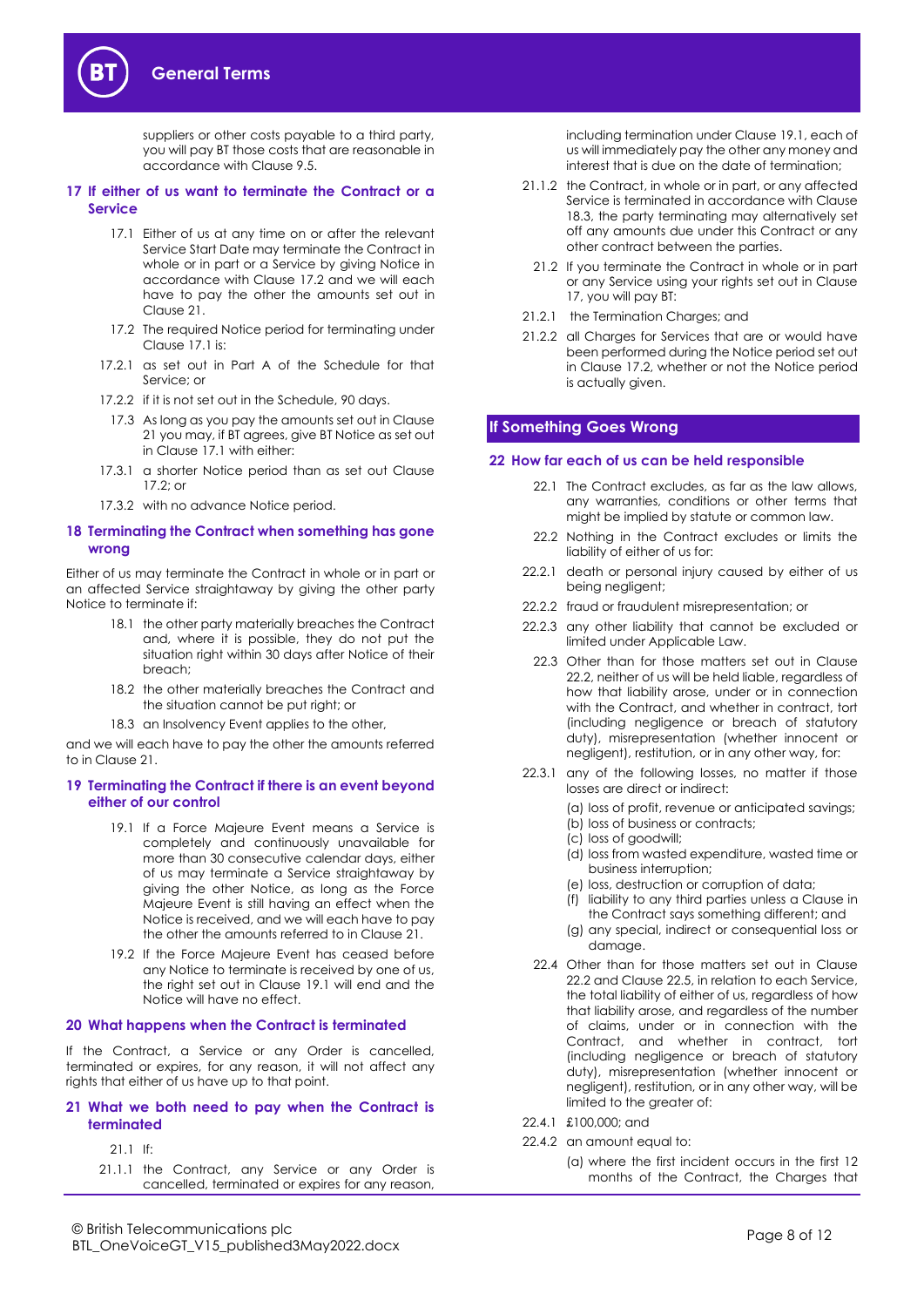were paid or payable by you, or would have been paid or payable by you had the incident not occurred, for the first 12 months from the Effective Date; or

- (b) where the first incident occurs at any other time, the mean of the monthly Charges that were paid or payable by you, from the Effective Date to the date when the first incident occurred, multiplied by 12.
- <span id="page-8-3"></span>22.5 Your obligations to:
- 22.5.1 pay any Charges due under the Contract including any interest payable under Clause [10.1.1\(b\)](#page-3-5) and any taxes due in connection with the Charges, together with any interest, fines and penalties payable due to your failure to correctly withhold and pay taxes where applicable;
- 22.5.2 refund any Service Credits; or
- 22.5.3 pay any Termination Charges,

are in addition to and will not be counted towards the limitations set out in Clause [22.4.](#page-7-8) 

- 22.6 Regardless of what it may say elsewhere in the Contract, both of us will take reasonable steps to mitigate each of our losses, even where that loss occurs as a result of anything that may give rise to a Claim under an indemnity.
- <span id="page-8-2"></span>22.7 If either of us has agreed to indemnify the other under the terms of the Contract, that indemnity is only given as long as the party being indemnified:
- 22.7.1 tells the party giving the indemnity promptly about the Claim;
- 22.7.2 gives the party giving the indemnity complete control of the Claim straightaway;
- 22.7.3 does not say anything publicly about the Claim, or do anything that harms the defence of it; and
- 22.7.4 does what it can to help the party giving the indemnity with the Claim.
- 22.8 If BT fails to meet a Service Level and this means that you are entitled to Service Credits, the only remedy available to you for that failure will be to receive those Service Credits, except when BT's failure amounts to material breach of the Contract, in which case, BT will take the value of any Service Credits given from any amount agreed as payable by BT in accordance with Clause [24](#page-8-1) or awarded by a court of competent jurisdiction.
- 22.9 BT recommends that you obtain business continuity (or other) insurance that is appropriate for the nature of your business, just in case something goes wrong.
- 22.10Provided BT has complied with its obligation set out in Claus[e 5.1.6,](#page-1-3) BT will not be held responsible for any loss or damage caused by unauthorised access to any part of the BT Network.

#### <span id="page-8-0"></span>**23 Force Majeure Events**

- 23.1 If there is a Force Majeure Event the party whose performance is affected by the Force Majeure Event will:
- 23.1.1 take all reasonable steps to find a solution by which the Contract may be performed despite the continuance of the Force Majeure Event;
- 23.1.2 inform the other party as soon as it reasonably can on the nature and extent of the Force Majeure Event affecting the Service and the reasonable steps which are being taken to find a solution by which the Contract may be performed despite the continuance of the Force Majeure Event;
- 23.1.3 not be liable for failing to do something they should have done, or for not doing it completely or on time to the extent this is caused by the Force Majeure Event;
- 23.1.4 get a reasonable amount of extra time to perform the obligation that is affected by the Force Majeure Event; and
- 23.1.5 still be liable for any breaches of Contract prior to the Force Majeure Event where the other party has used their rights set out in Claus[e 18.](#page-7-9)
	- 23.2 Nothing in this Clause [23](#page-8-0) affects your obligation to pay BT any amounts payable under the Contract on time and in the way described in Clause [9.5.](#page-2-1)

# <span id="page-8-1"></span>**24 Settling disputes**

- 24.1 We will both do what we reasonably can to settle any dispute or claim that occurs under or in relation to this Contract, and to avoid having to get the courts or regulatory authorities involved.
- <span id="page-8-5"></span>24.2 We will both use the following dispute resolution process:
- 24.2.1 whichever of us is affected will provide Notice of the complaint that clearly sets out the full facts and includes relevant supporting documents;
- 24.2.2 we will both use reasonable endeavours to settle the dispute within 14 days of getting the complaint and will make sure to give regular updates to the other during the 14 days;
- 24.2.3 if the dispute is not settled after 14 days (or any other period agreed by both of us in writing), the dispute can be escalated to a senior executive of either of us (someone at vice president level or above); and
- 24.2.4 if the dispute still is not settled 14 days after it is escalated, we will both consider mediation as set out in Claus[e 24.3.](#page-8-4)
	- 24.3 After complying with Clause [24.2,](#page-8-5) either of us may, by giving Notice to the other, propose a mediator, in which case:
- <span id="page-8-4"></span>24.3.1 unless we both agree to another date, the other party will either confirm their acceptance of the mediator or propose another mediator within 15 days of the date of the Notice;
- 24.3.2 if both parties cannot agree on the choice of mediator within a further 15 days, the mediator will be appointed by the London Court of International Arbitration or an equivalent independent body;
- 24.3.3 unless we both agree otherwise, any mediation will happen in London, in English; and
- 24.3.4 unless we both agree otherwise, we will both share the costs of mediation equally.
	- 24.4 Nothing in this Clause [24](#page-8-1) stops either of us:
- 24.4.1 seeking interlocutory or other immediate relief if one of us is at risk of imminent harm, unless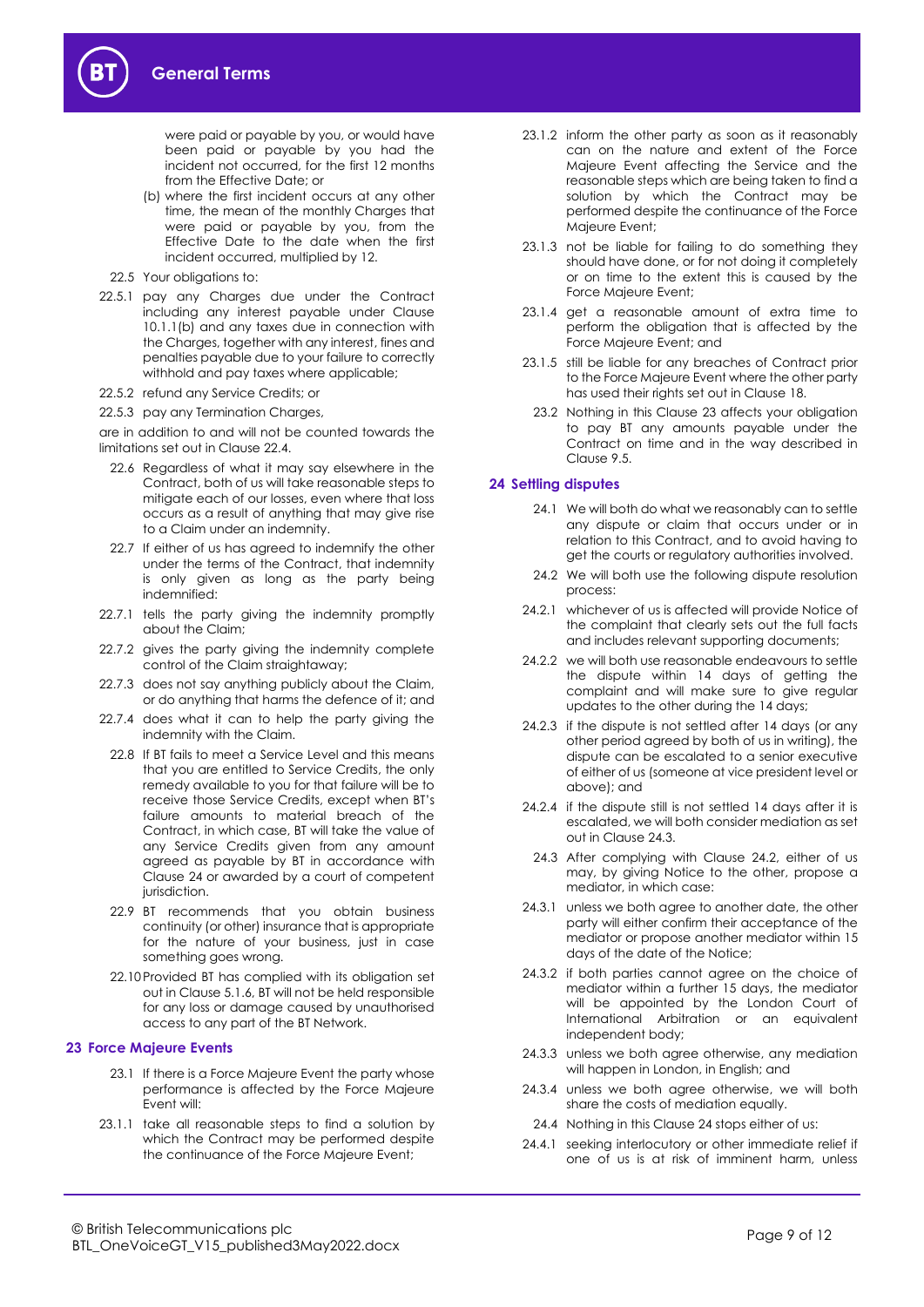

something in the Contract already provides an adequate remedy;

- 24.4.2 going to a court of competent jurisdiction if either of us considers it reasonable; or
- 24.4.3 doing anything else this Contract lets us do.

# <span id="page-9-0"></span>**Everything Else**

#### <span id="page-9-2"></span>**25 Sending Notices under the Contract**

- 25.1 If one of us needs to give the other Notice, they will do it in writing, in English and:
- 25.1.1 send it by email;
- 25.1.2 deliver it by hand; or
- 25.1.3 send it by first class post, recorded delivery or courier.
- 25.2 Notices need to be sent to:
- 25.2.1 the recipient's current registered address; or
- 25.2.2 any other address or email address the recipient gives in a Notice to the sender.
- 25.3 If either of our contact details change, we will both tell the other straightaway by giving Notice.
- 25.4 The recipient is deemed to have received the Notice on the date (or if the date is not a Business Day, then on the next Business Day) that:
- 25.4.1 the recipient acknowledges it by manual reply or an automatic read receipt, if it is an email;
- 25.4.2 the Notice is left at the address or someone signs for it on behalf of the addressee, if it is delivered by hand or sent by courier; or
- 25.4.3 is three days after posting, if it is sent by first-class post or recorded delivery.

#### **26 Transferring to another party**

- 26.1 Either of us may assign the benefit of the Contract to an Affiliate by giving the other Notice, but if either of us chooses to assign the benefit of the Contract to an entity that is not an Affiliate, they need to get the other's permission in writing beforehand.
- <span id="page-9-1"></span>26.2 BT may subcontract any of its responsibilities under the Contract to another entity, including to a BT Affiliate, but if it does, it will still be responsible to you under the Contract.
- 26.3 If BT subcontracts the performance of any of its rights or obligations to a BT Affiliate as described in Clause [26.2,](#page-9-1) you will, once you receive Notice from BT, deal directly with the BT Affiliate for ordering, provisioning or maintaining the Services.
- 26.4 By giving you Notice, BT can novate the Contract, a Service or an Order to a BT Affiliate. If BT does, all BT's rights, responsibilities and liabilities will transfer to the BT Affiliate and you will need to deal with the BT Affiliate instead of BT as BT will no longer be a party to the Contract in relation to the relevant Service.
- <span id="page-9-5"></span>26.5 We both agree that either of us, or an Affiliate of either of us, may enter into a separate contract with an Affiliate of the other, which will incorporate these General Terms and the relevant Schedules ("**Affiliate Contract**").

26.6 Either of us can assign or transfer our right to collect payments, receivables or other assets arising as a result of the Contract.

#### **27 Third parties' rights**

A person who is not a party to the Contract will not have any right under the Contracts (Rights of Third Parties) Act 1999 to enforce any term of the Contract, even if a term seems to give the party a particular benefit.

# **28 No partnership or agency arrangement**

Unless a Clause in the Contract says something different, the Contract does not:

- 28.1 set up any partnership, exclusive arrangement or joint venture between us;
- 28.2 make one of us the agent of the other; or
- 28.3 authorise either of us to enter any commitments for, or on the behalf of, the other.

#### **29 No waiver**

If either of us does not do, or delays doing, something that this Contract allows, they will not have waived their right to do it, unless the Contract says something different.

#### **30 What happens if part of the Contract is illegal, invalid or unenforceable**

- 30.1 If any court of competent jurisdiction finds that any part of the Contract is illegal, invalid or unenforceable, that part will be considered removed, but no other part of the Contract will be affected.
- 30.2 If any illegal, invalid or unenforceable part of the Contract would be legal, valid or enforceable if part of it were removed, we both will negotiate in good faith to change the Contract so it reflects what we both originally intended as much as possible.

#### <span id="page-9-4"></span><span id="page-9-3"></span>**31 Service Amendment**

- 31.1 You may request, by giving BT Notice, a change to:
- 31.1.1 an Order for a Service (or part of an Order) at any time before the applicable Service Start Date; or

31.1.2 a Service at any time after the Service Start Date, and where BT agrees to the change you will pay any additional Charges.

- 31.2 If you request a change in accordance with Clause 31.1, except where a change results from BT's failure to comply with its obligations under the Contract, BT will, within a reasonable time, provide you with a written estimate, including:
- 31.2.1 the likely time required to deliver the changed Service; and
- 31.2.2 any changes to the Charges due to the changed Service.
	- 31.3 BT has no obligation to proceed with any change that you request in accordance with Clause [31.1,](#page-9-4)  unless and until the necessary changes to the Charges, implementation timetable and any other relevant terms of the Contract to take account of the change are agreed between both of us in writing.
	- 31.4 If BT changes a Service prior to the Service Start Date because you have given BT incomplete or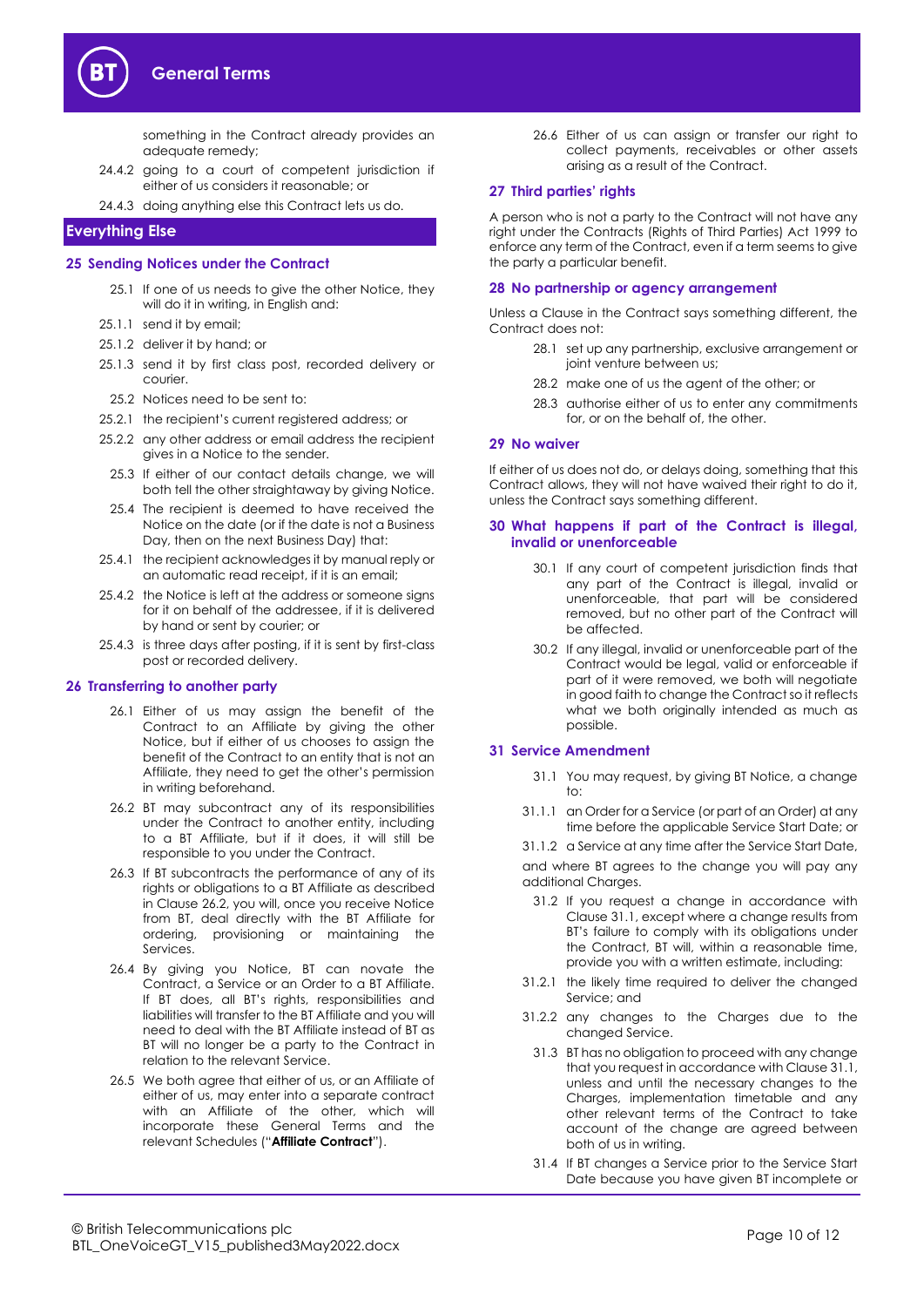inaccurate information, BT may, acting reasonably, apply additional Charges.

#### <span id="page-10-1"></span>**32 Making changes to the Contract**

- 32.1 Unless a Schedule says something different, changes to the Contract will only be effective if they are in writing and are signed by both of us.
- 32.2 Neither of us needs the consent of any Affiliate to vary or terminate the Contract. Any termination of the Contract will not terminate any individual Affiliate Contracts.

#### **33 After the Contract ends**

At the end of the Contract, provisions in the Contract that we both expect to remain in place after it ends will stay in place.

#### <span id="page-10-2"></span>**34 The Contract stands on its own**

- 34.1 The Contract sets out the whole agreement between both of us and replaces any previous communication between us.
- 34.2 Your own standard terms are not part of the Contract even if you provided them to BT before signing the Contract, or if you send them to BT or refer to them in an Order.
- 34.3 By agreeing the Contract, each of us acknowledges they have not relied on any representation, warranty, collateral contract or other assurance (made negligently or innocently) except for the ones in the Contract. Each of us also waives all rights and legal remedies they might have had if it were not for this Claus[e 34.](#page-10-2)

#### **35 Choice of law and courts**

- 35.1 The laws of England and Wales will apply to the Contract and any disputes or claims in connection with it or our relationship, including non-contractual ones.
- 35.2 Only the courts of England and Wales will be able to rule on any disputes or claims in connection with the Contract or our relationship, including non-contractual ones.
- 35.3 The parties to an Affiliate Contract may agree that a local court of competent jurisdiction will have jurisdiction in relation to that Affiliate Contract.

# **36 Counterparts**

The Contract can be signed on one or more copies. Any single counterpart, or a set of counterparts signed, in either case, by both of us will constitute a full original of the Contract for all purposes.

#### <span id="page-10-0"></span>**Defined Terms**

"**Acceptable Use Policy**" means specific rules that you have to follow when using the Services. You can find the policy at [www.bt.com/acceptableuse](http://www.bt.com/acceptableuse) (or any other online address that BT may advise you).

"**Affiliate**" means any entity that directly or indirectly controls or is controlled by either one of us, or is jointly controlled with either you or BT.

"**Affiliate Contract**" has the meaning given in Clause [26.5.](#page-9-5) "**Annex**" means any annex to a Schedule that describes a Service or sets out specific terms that apply to it.

"**Applicable Law**" means the laws of England and Wales and any laws and regulations, as may be amended from time to time, that apply to the provision or receipt of a Service, including:

- (a) anti-corruption laws set out in the Bribery Act 2010 and the Foreign Corrupt Practices Act of 1977 of the United States of America; and
- (b) all applicable export laws and regulations, including those of the United States of America.

"**BT**" means British Telecommunications plc of One Braham, 1 Braham Street, London E1 8EE, registered in England with company number 1800000.

"**BT Equipment**" means any equipment and any related Software that BT owns or that is licensed to BT and that BT uses to provide the Services.

"**BT Group**" means BT Group plc and its Affiliates.

"**BT Network**" means the communications network owned or leased by BT and used to provide a Service.

"**BT Privacy Policy**" means the policy that BT has implemented and may update from time to time on how it Processes Personal Data and that is set out at:

<http://www.btplc.com/privacycentre/index.htm> (or any other online address that BT may advise you).

"**BT Price List**" means the document containing a list of BT's charges and terms that can be accessed at: [www.bt.com/pricing](http://www.bt.com/pricing) (or any other online address that BT may advise you).

"**Business Day**" means any day generally seen locally in the place where a Service is provided as a working day and excluding national, public and bank holidays. If one of us is supposed to do something on a day that is not a Business Day, then they will need to do it on the next Business Day.

"**Cancellation Charges**" means any compensatory charges payable by you to BT on cancellation of an Order in accordance with Claus[e 16](#page-6-7) and as set out in a Schedule.

"**Charges**" means the fees and charges that you pay in relation to Service as set out in the Schedule.

"**Claim**" means any legal claims, actions or proceedings against one of us, whether threatened or actual, whether by a third party or the other party to this Contract.

"**Compliance Obligations**" mean those provisions, obligations and rights set out under the drop-down heading 'Compliance Obligations' at the contract of the contract of the contract of the contract of the contract of the contract of the contract of the contract of the contract of the contract of the contract of the contract of the contract o

[www.globalservices.bt.com/uk/en/footer\\_links/terms](https://www.globalservices.bt.com/uk/en/footer_links/terms) (or any other online address that BT may advise you).

"**Confidential Information**" means confidential information either of us (or each of our officers, employees, agents, subcontractors, suppliers, advisers or Affiliates) gives the other after the date of the Contract, no matter how it is recorded, stored or disclosed and includes:

- (a) the Contract;
- (b) information about technical or commercial knowhow, specifications, inventions, processes or initiatives; or
- (c) any information a reasonable business person would see as confidential about:
	- (ii) the business, affairs, customers, clients, subcontractors, suppliers, plans or strategy of either of us or our Affiliates; and
	- (iii) the operations, processes, product information, know-how, designs, trade secrets or software of either of us or our Affiliates,

but it does not include:

(a) information that is available to the public, or becomes available, unless it is because one of us breaches the Contract;